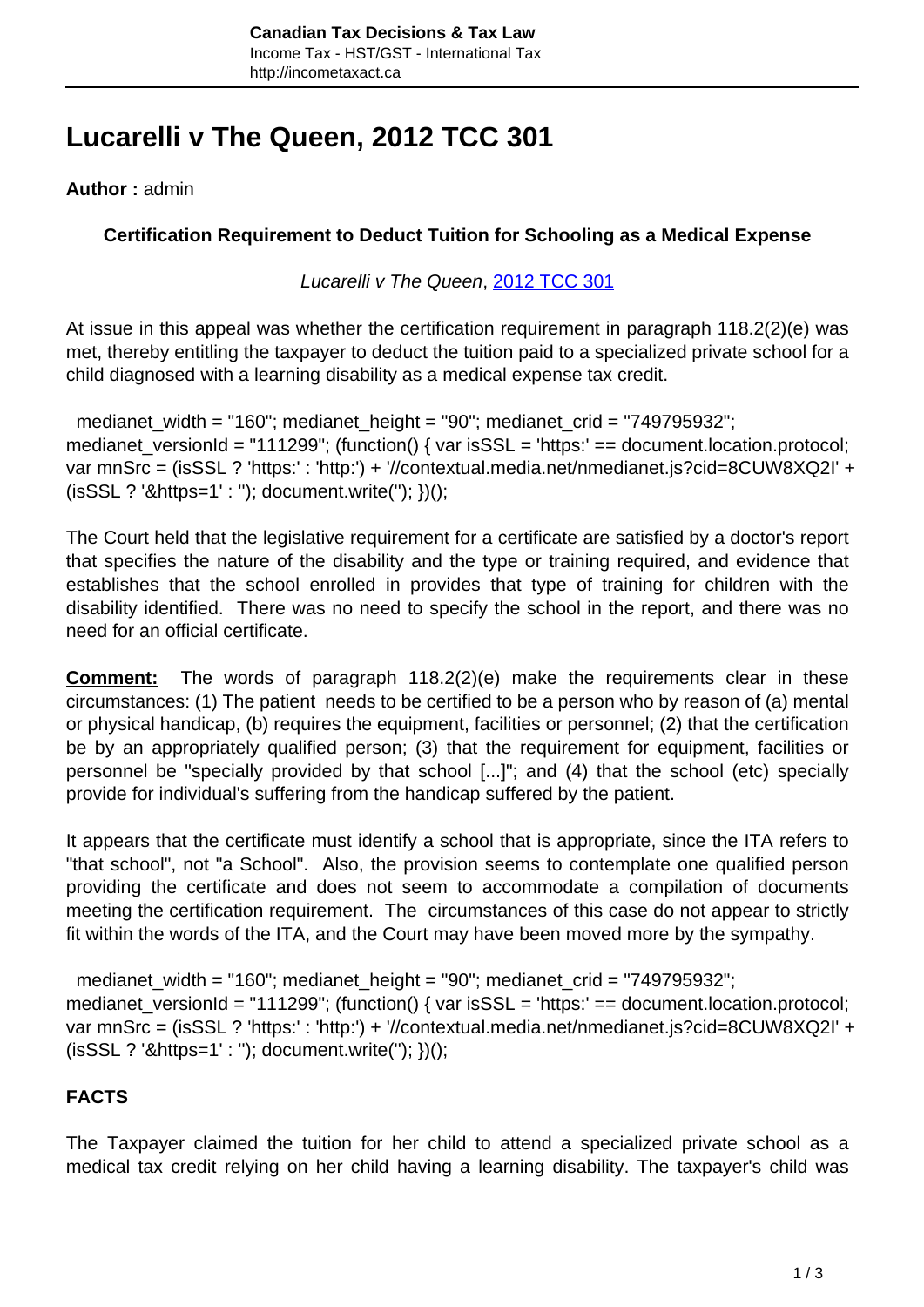assessed in 2007 by a psychologist who issued a detailed report making several recommendations, including the need for an individual education plan and individual learning resources. The Child was later assessed in 2008 by professionals, which was less extensive an assessment than the first.

The taxpayer had to find a new school and began an intensive search for schools, including public schools, finally selecting a school that specialized in educating children with the learning disability that the taxpayer's child had. The specialized schooling began in 2009.

The taxpayer obtained a letter from the school's principal identifying the need for specialized programming and that the schools meet this needs and requested a further letter from the original psychologist that stated that the school the child was registered in follows several of the recommendations made.

The MNR denied the credit for the 2009 tax year on the basis that the certification requirement was not met. The Crown did not challenge the needs of the child for specialized care and training, or the school's ability to provide for this need.

## **ANALYSIS**

Justice Woods expressly stated that the taxpayer was very sympathetic and began by reviewing the relevant words of the relevant provision. Paragraph 118.2(2)(e) reads:

**118.2(2) Medical expenses** - For the purposes of subsection (1), a medical expense of an individual is an amount paid

 $[\ldots]$ 

(e) **[school, institution, etc.]** - for the care, or the care and training, at a school, institution or other place of the patient, who has been certified by an appropriately qualified person to be a person who, by reason of a physical or mental handicap, requires the equipment, facilities or personnel specially provided by that school, institution or other place for the care, or the care and training, of individuals suffering from the handicap suffered by the patient;

The court noted that schools specialized in assisting with reading and writing issues qualify for the tax credit, referring to Rannelli v The Queen, 91 DTC 816 (TCC).

In dealing with the certification requirement the court was referred to several decisions. In [Title](http://canlii.ca/t/4k6n) [Estate v The Queen, 2001 FCA 106,](http://canlii.ca/t/4k6n) it was stated that the certificate must " at least specify the mental or physical handicap from which the patient suffers, and the equipment, facilities or personnel that the patient requires in order to obtain the care or training needed to deal with that handicap". Woods J also mentioned that in *[Lang v The Queen](http://canlii.ca/t/232gv)*[, 2009 TCC 182](http://canlii.ca/t/232gv), it was stated that the certificate ought to also specify the particular schools.